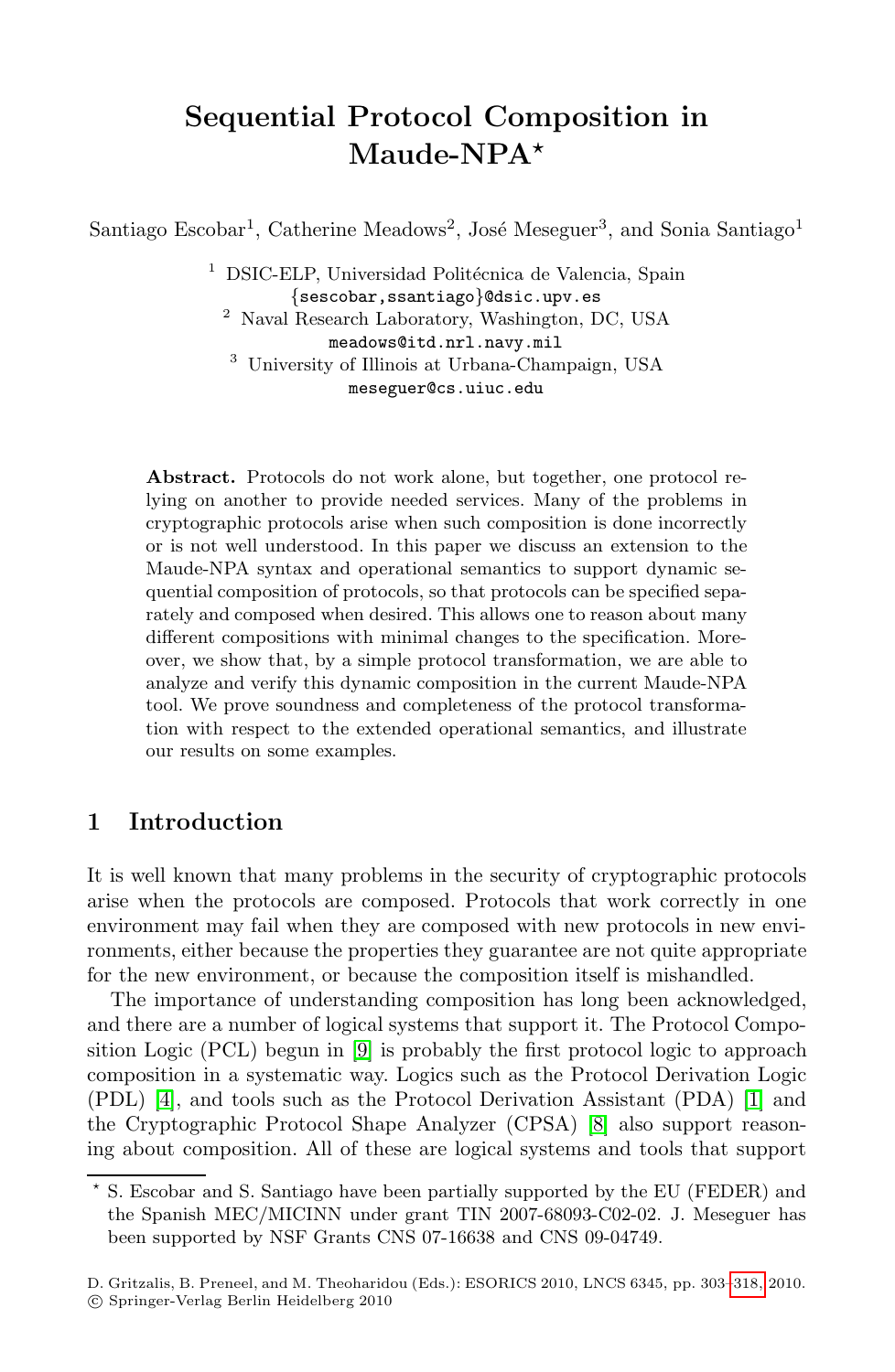reasoning about the properties guaranteed by the protocols. One uses the logic to determine whether the properties guaranteed by the protocols are adequate. This is a natural way to approach composition, since one can use these tools to determine whether the properties guaranteed by one protocol are adequate for the needs of another protocol that relies upon it. Thus in [6] PCL and in [15] the authentication tests methodology underlying CPSA are used to analyze key exchange standards and electronic commerce protocols, respectively, via composition out of simpler components.

Less attention has been given to handling composition when model checking protocols. However, model checking can provide considerable insight into the way composition succeeds or fails. Often the desired properties of a composed protocol can be clearly stated, wh[ile](#page-15-3) [the](#page-15-4) properties of the components may be less well understood. Using a model checker to experiment with different compositions and their results helps us to get a better idea of what the requirements on both the subprotocols and the compositions actually are.

The problem is in providing a specification and verification environment that supports composition. In general, it is tedious to hand-code compositions. This is especially the case when one protocol is composed with other protocols in several different ways. In this paper we propose a syntax and operational semantics for sequential protocol composition in Maude-NPA [10,11], a protocol specification and analysis tool based on unific[at](#page-1-0)ion and narrowing-based backwards search. Sequential composition, in which one or more child protocols make use of information obtained from running a parent protocol, is the most common use of composition in [cry](#page-4-0)ptographi[c p](#page-4-1)rotocols. We show that it is possible to incorporate it via a natural extension of t[he](#page-6-0) operational semantics of Maude-NPA. We have implemented t[his](#page-9-0) protocol composition semantics via a simple program transformation without any change to the tool. We prove the soundness and completenes[s o](#page-13-0)f the transformation with respect to the semantics.

<span id="page-1-0"></span>The rest of the paper is organized as follows. In Section 2 we introduce two protocol compositions that we will use as running examples: one example of oneparent-one-child composition, and another of one-parent-many-children composition. After some preliminaries in Section 3, in Section 4 we give an overview of the Maude-NPA tool and its operational semantics. In Section 5 we describe the new composition syntax and semantics. In Section 6 we describe the operational semantics of composition and the protocol transformation and give soundness and completeness results. In Section 7 we conclude the paper and discuss related and future work.

# **2 Two Motivating Examples**

In both of our examples we build on the well-known Needham-Schroeder-Lowe (NSL) protocol [19]. The first example of protocol composition, which appeared in [16], is an example of a one-parent, one-child protocol, which is subject to an unexpected attack not noticed before. In this protocol, the participants use NSL to agree on a secret nonce. We reproduce the NSL protocol below.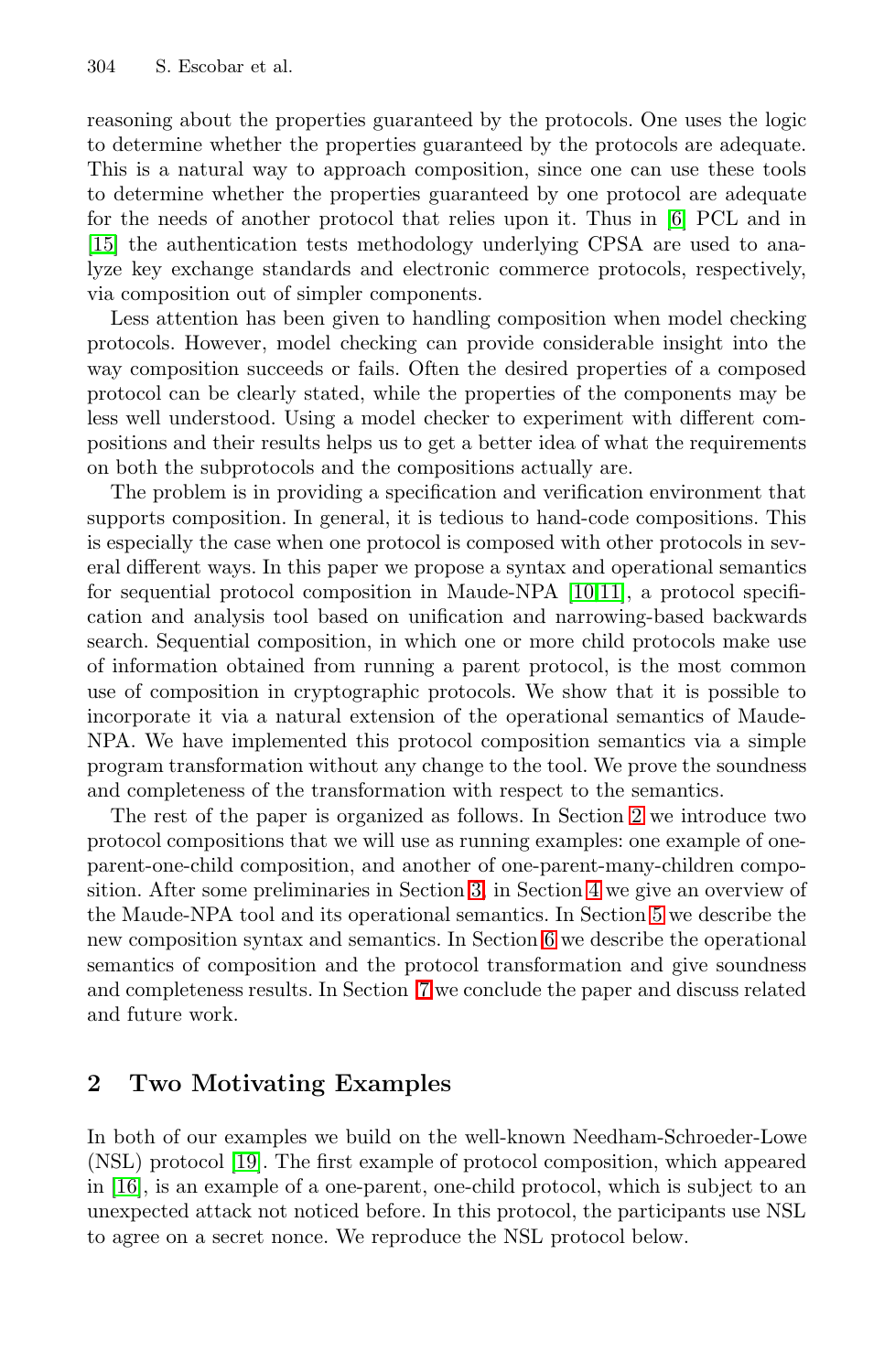1. 
$$
A \to B : \{N_A, A\}_{pk(B)}
$$
  
\n2.  $B \to A : \{N_A, N_B, B\}_{pk(A)}$   
\n3.  $A \to B : \{N_B\}_{pk(B)}$ 

where  $\{M\}_{pk(A)}$  means message M encrypted using the public key of principal with name  $A$ ,  $N_A$  and  $N_B$  are nonces generated by the respective principals, and we use the comma as message concatenation.

The agreed nonce  $N_A$  is then used in a distance bounding protocol. This is a type of protocol, originally proposed by Desmedt [7] for smart cards, which has received new interest in recent years for its possible application in wireless environments [3]. The idea behind the protocol is that Bob uses the round trip time of a challenge-response protocol with Alice to compute an upper bound on her distance from him in the following protocol.

4.  $B \rightarrow A : N'_B$ 

Bob records the time at which he sent  $N'_B$ 

5.  $A \rightarrow B : N_A \oplus N'_B$ 

Bob records the time he receives the response and checks the equivalence  $N_A = N_A \oplus N'_B \oplus N'_B$ . If it is equal, he uses the round-trip time of his challenge and response to estimate his distance from Alice.

where  $\oplus$  is the exclusive-or operator satisfying associativity (i.e.,  $X \oplus (Y \oplus Z) =$  $(X \oplus Y) \oplus Z$  and commutativity (i.e.,  $X \oplus Y = Y \oplus X$ ) plus the properties  $X \oplus X = 0$  and  $X \oplus 0 = X$ . Note that Bob is the initiator and Alice is the responder of the distance bounding protocol, in contrast to the NSL protocol.

This protocol must satisfy two requirements. The first is that it must guarantee that  $N_A \oplus N_B'$  was sent after  $N_B'$  was received, or Alice will be able to pretend that she is closer than she is. Note that if Alice and Bob do not agree on  $N_A$ beforehand, then Alice will be able to mount the following attack:  $B \to A : N'_B$ and then  $A \to B : N$ . Of course,  $N = N'_B \oplus X$  for some X. But Bob has no way of telling if Alice computed N using  $N'_B$  and X, or if she just sent a random N. Using NSL to agree on a  $X = N_A$  in advance prevents this type of attack.

Bob also needs to know that the response comes from whom it is supposed to be from. In particular, an attacker should not be able to impersonate Alice. Using NSL to agree on  $N_A$  guarantees that only Alice and Bob can know  $N_A$ , so the attacker cannot impersonate Alice. However, it should also be the case that an attacker cannot pass off Alice's response as his own. But this is not the case for the NSL distance bounding protocol, which is subject to the following  $\text{attack}^1$ :

- a) Intruder I runs an instance of NSL with Alice as the initiator and I as the responder, obtaining a nonce  $N_A$ .
- b) I then runs an instance of NSL with Bob with I as the initiator and Bob as the responder, using  $N_A$  as the initiator nonce.
- c)  $B \to I : N'_B$  where I does not respond, but Alice, seeing this, thinks it is for her.

<sup>1</sup> This is not meant as a denigration of [16], whose main focus is on timing models in strand spaces, not the design of distance bounding protocols.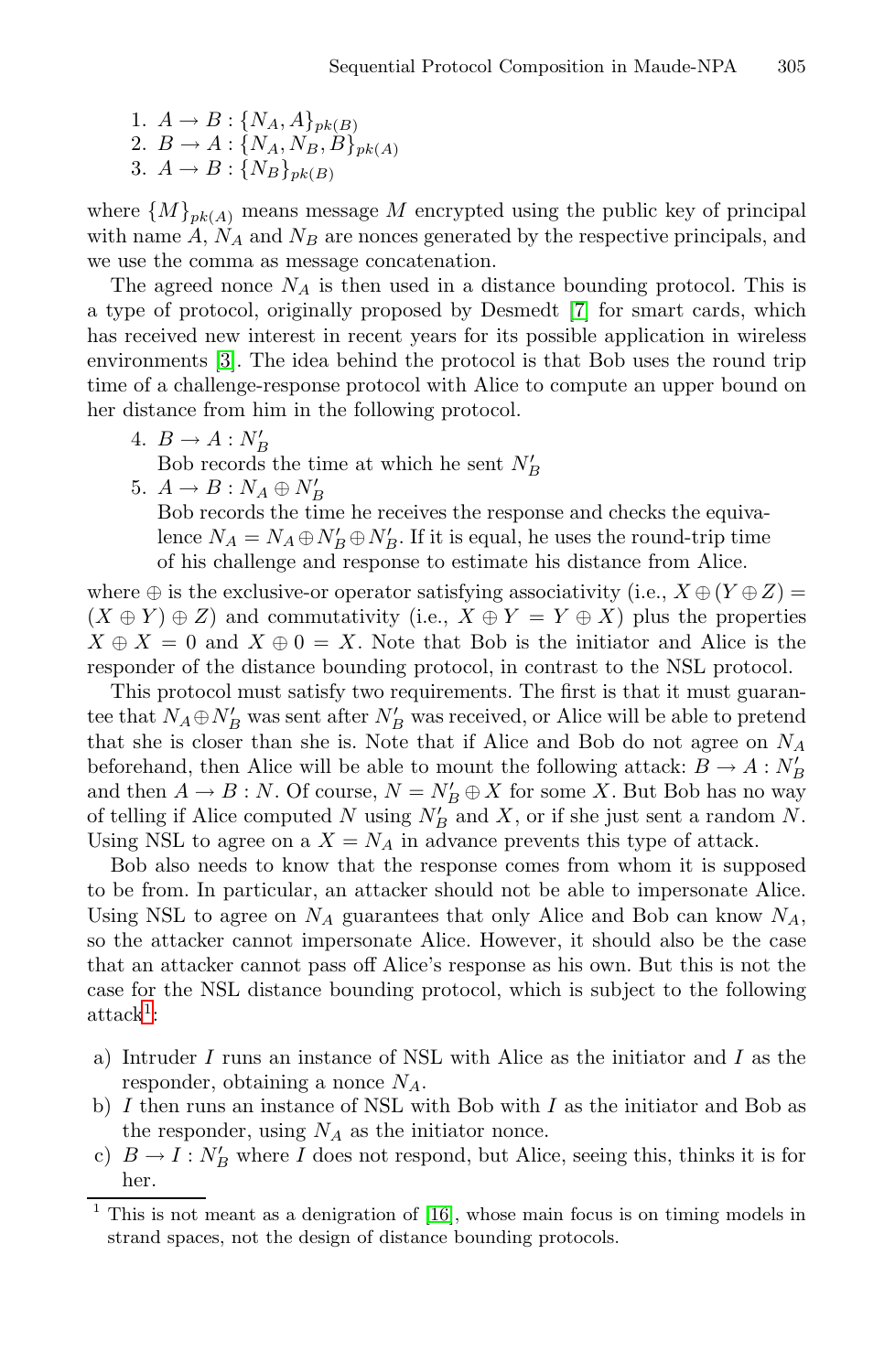d)  $A \to I : N'_B \oplus N_A$  where Bob, seeing this thinks this is *I*'s response.

If Alice is closer to Bob than  $I$  is, then  $I$  can use this attack to appear closer to Bob than he is. This attack is a textbook example of a composition failure. NSL [has all the properties of a good key d](http://www.dsic.upv.es/~ssantiago/composition.html)istribution protocol, but fails to provide all the guarantees that are needed by the distance bounding protocol. However, in this case we can fix the problem, not by changing NSL, but by changing the distance bounding protocol so that it provides a stronger guarantee:

- 4.  $B \to A : \{N'_B\}$
- 5.  $A \rightarrow B : \{h(N_A, A) \oplus N'_B\}$  where h is a collision-resistant hash function.

As we show in our analysis (not included in this paper but available online at http://www.dsic.upv.es/~ssantiago/composition.html), this prevents the attack. I cannot pass off Alice's nonce as his own because it is now bound to her name.

The distance bounding example is a case of a one parent, one child protocol composition. Each instance of the parent NSL protocol can have only one child distance bounding protocol, since the distance bounding protocol depends upon the assumption that  $N_A$  is known only by A and B. But because the distance bounding protocol reveals  $N_A$ , it cannot be used with the same  $N_A$  more than once.

Our next example is a one parent, many children composition, also using NSL. This type of composition arises, for example, in key distribution protocols in which the parent protocol is used to generate a master key, and the child protocol is used to generate a session key. In this case, one wants to be able to run an arbitrary number of child protocols.

In the distance bounding example the initiator of the distance bounding protocol was always the child of the responder of the NSL protocol and vice versa. In the key distribution example, the initiator of the session key protocol can be the child of either the initiator or responder of the NSL protocol. So, we have two possible child executions after NSL:

| 4. $A \to B : \{Sk_A\}_{h(N_A, N_B)}$       | 4. $B \to A : \{Sk_B\}_{h(N_A, N_B)}$      |
|---------------------------------------------|--------------------------------------------|
| 5. $B \to A : \{Sk_A; N'_B\}_{h(N_A, N_B)}$ | 5. $A \to B : \{Sk_B; N'_A\}_{h(N_A,N_B)}$ |
| 6. $A \to B : \{N'_B\}_{h(N_A,N_B)}$        | 6. $B \to A : \{N'_A\}_{h(N_A,N_B)}$       |

where  $Sk<sub>A</sub>$  is the session key generated by principal A and h is again a collisionresistant hash function.

These two examples give a flavor for the variants of sequential composition that are used in constructing cryptographic protocols. A single parent instance can have either many children instances, or be constrained to only one. Likewise, parent roles can determine child roles, or child roles can be unconstrained. In this paper we will show how all these types of composition are specified and analyzed in Maude-NPA, using these examples as running illustrations.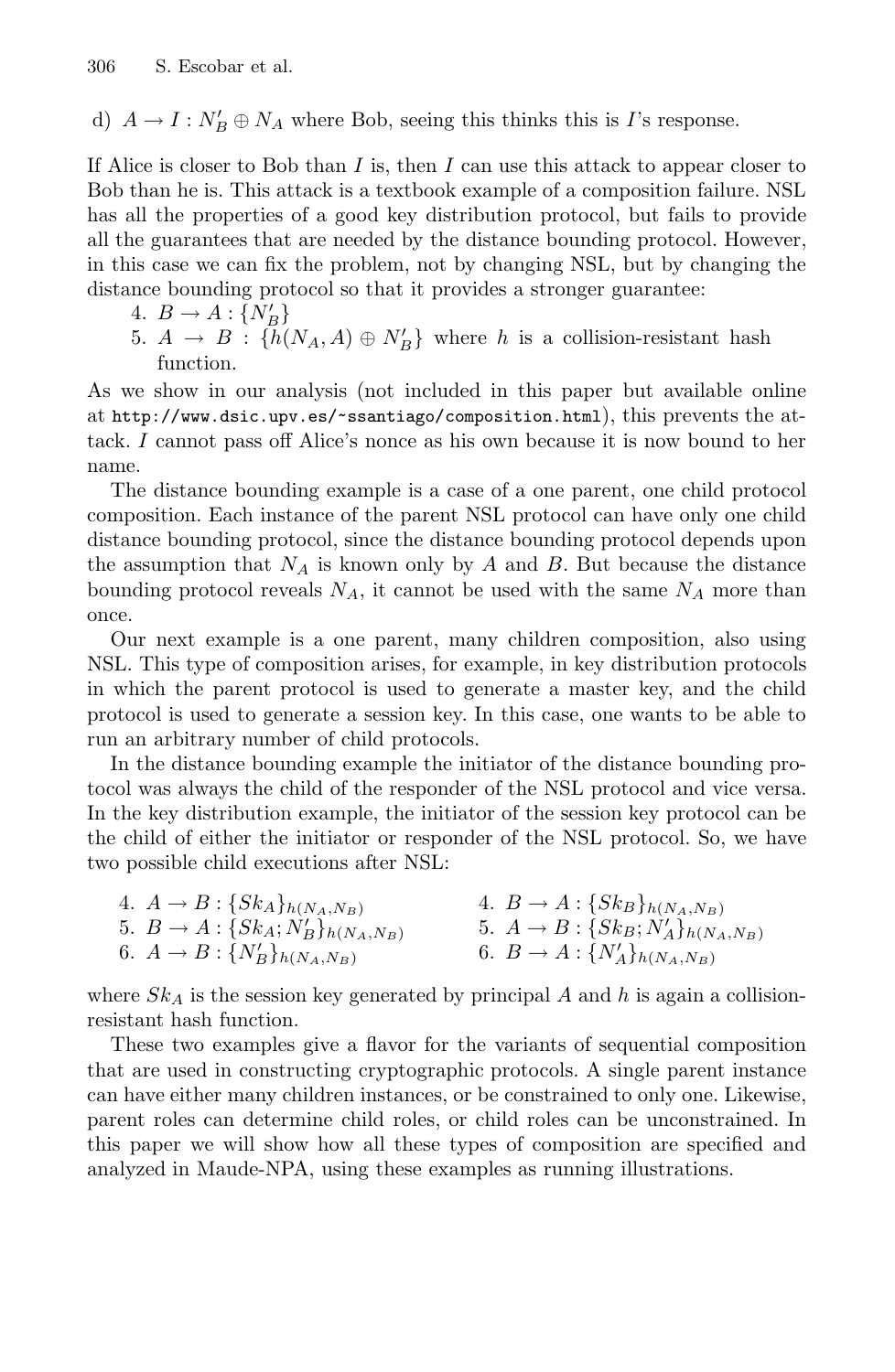# <span id="page-4-0"></span>**3 Background on Term Rewriting**

We follow the classical notation and terminology from [22] for term rewriting and from [20,21] for rewriting logic and order-sorted notions. We assume an *order-sorted signature*  $\Sigma$  with a finite poset of sorts  $(S, \leq)$  and a finite number of function symbols. We assume an S-sorted family  $\mathcal{X} = {\mathcal{X}_s}_{s \in S}$  of disjoint variable sets with each  $\mathcal{X}_s$  countably infinite.  $\mathcal{T}_{\Sigma}(\mathcal{X})_s$  denotes the set of terms of sort s, and  $\mathcal{T}_{\Sigma,\mathsf{s}}$  the set of ground terms of sort s. We write  $\mathcal{T}_{\Sigma}(\mathcal{X})$  and  $\mathcal{T}_{\Sigma}$ for the corresponding term algebras. We write  $Var(t)$  for the set of variables present in a term  $t$ . The set of positions of a term  $t$  is written  $Pos(t)$ , and the set of non-variable positions  $Pos_{\Sigma}(t)$ . The subterm of t at position p is  $t|_p$ , and  $t[u]_p$  is the result of replacing  $t|_p$  by u in t. A *substitution*  $\sigma$  is a sort-preserving mapping from a finite subset of X to  $\mathcal{T}_{\Sigma}(\mathcal{X})$ .

<span id="page-4-1"></span>A *Σ*-equation is an unoriented pair  $t = t'$ , where  $t \in \mathcal{T}_{\Sigma}(\mathcal{X})_{s}$ ,  $t' \in \mathcal{T}_{\Sigma}(\mathcal{X})_{s'}$ ,  $d \leq t' \leq t'$  and  $s'$  are sorts in the same connected component of the poset  $(S \leq t')$  For and s and s' are sorts in the same connected component of the poset  $(S, \le)$ . For a set E of  $\Sigma$ -equations, an E-unifier for a  $\Sigma$ -equation  $t = t'$  is a substitution  $\sigma$ s.t.  $\sigma(t) =_E \sigma(t')$ . A *complete* set of *E*-unifiers of an equation  $t = t'$  is written  $CSU_E(t = t')$ . We say  $CSU_E(t = t')$  is *finitary* if it contains a finite number of Eunifiers. A *rewrite rule* is an oriented pair  $l \to r$ , where  $l \notin \mathcal{X}$  and  $l, r \in \mathcal{T}_{\Sigma}(\mathcal{X})$ . for some sort  $s \in S$ . An *(unconditional) order-sorted rewrite theory* is a triple  $\mathcal{R} = (\Sigma, E, R)$  with  $\Sigma$  an order-sorted signature, E a set of  $\Sigma$ -equations, and R a set of rewrite rules. The rewriting relation  $\rightarrow_{R,E}$  on  $\mathcal{T}_{\Sigma}(\mathcal{X})$  is  $t \stackrel{p}{\rightarrow}_{R,E} t'$  $(\text{or } \rightarrow_{R,E})$  if  $p \in Pos_{\Sigma}(t), l \rightarrow r \in R$ ,  $t|_p =_E \sigma(l)$ , and  $t' = t[\sigma(r)]_p$  for some  $\sigma$ . Assuming that E has a finitary and complete unification algorithm, the narrowing relation  $\leadsto_{R,E}$  on  $\mathcal{T}_{\Sigma}(\mathcal{X})$  is  $t \stackrel{p}{\leadsto}_{\sigma,R,E} t'$  (or  $\leadsto_{\sigma,R,E}$ ,  $\leadsto_{R,E}$ ) if  $p \in Pos_{\Sigma}(t), l \to r \in R, \sigma \in \text{CSU}_{E}(t|_{p} = l), \text{ and } t' = \sigma(t[r]_{p}).$ 

# 4 Maude-NPA's Exec[uti](#page-15-5)on Model

Given a protocol  $P$ , a *state* in the protocol execution is a term  $t$  of sort State,  $t \in T_{\Sigma_{\mathcal{P}}/E_{\mathcal{P}}}(X)$ <sub>State</sub>, where  $\Sigma_{\mathcal{P}}$  is the signature defining the sorts and function symbols for the cryptographic functions and for all the state constructor symbols, and  $E_p$  is a set of equations specifying the *algebraic properties* of the cryptographic functions and the state constructors. A protocol  $P$  is specified with a notation derived from str[an](#page-15-3)[d sp](#page-15-4)aces [13]. In a *strand*, a local execution of a protocol by a principal is indicated by a sequence of messages  $[msg_1^-, msg_2^+, msg_3^-, \ldots, msg_{k-1}^-, msg_k^+]$  where each  $msg_i$  is a term of sort Msg (i.e.,  $msg_i \in T_{\Sigma_{\mathcal{P}}/E_{\mathcal{P}}}(X)_{\text{Msg}}$ ). Strand items representing input messages are assigned a negative sign, and strand items representing output messages are assigned a positive sign. For each positive message  $msg_i$  in a sequence of messages  $(msg_1^{\pm}, \, msg_2^{\pm}, \, msg_3^{\pm}, \ldots, \, msg_i^{\pm}, \ldots, \, msg_{k-1}^{\pm}, \, msg_k^{\pm}]$  the non-fresh variables (see below) occurring in an output message  $msg_i^+$  must appear in previous messages  $msg_1, msg_2, msg_3, \ldots, msg_{i-1}$ . In Maude-NPA [10,11], strands evolve over time and thus we use the symbol | to divide past and future in a strand, i.e.,  $[nil, msg_1^{\pm}, \ldots, msg_{j-1}^{\pm} \mid msg_j^{\pm}, msg_{j+1}^{\pm}, \ldots, msg_k^{\pm}, nil]$ , where  $msg_1^{\pm}, \ldots$ ,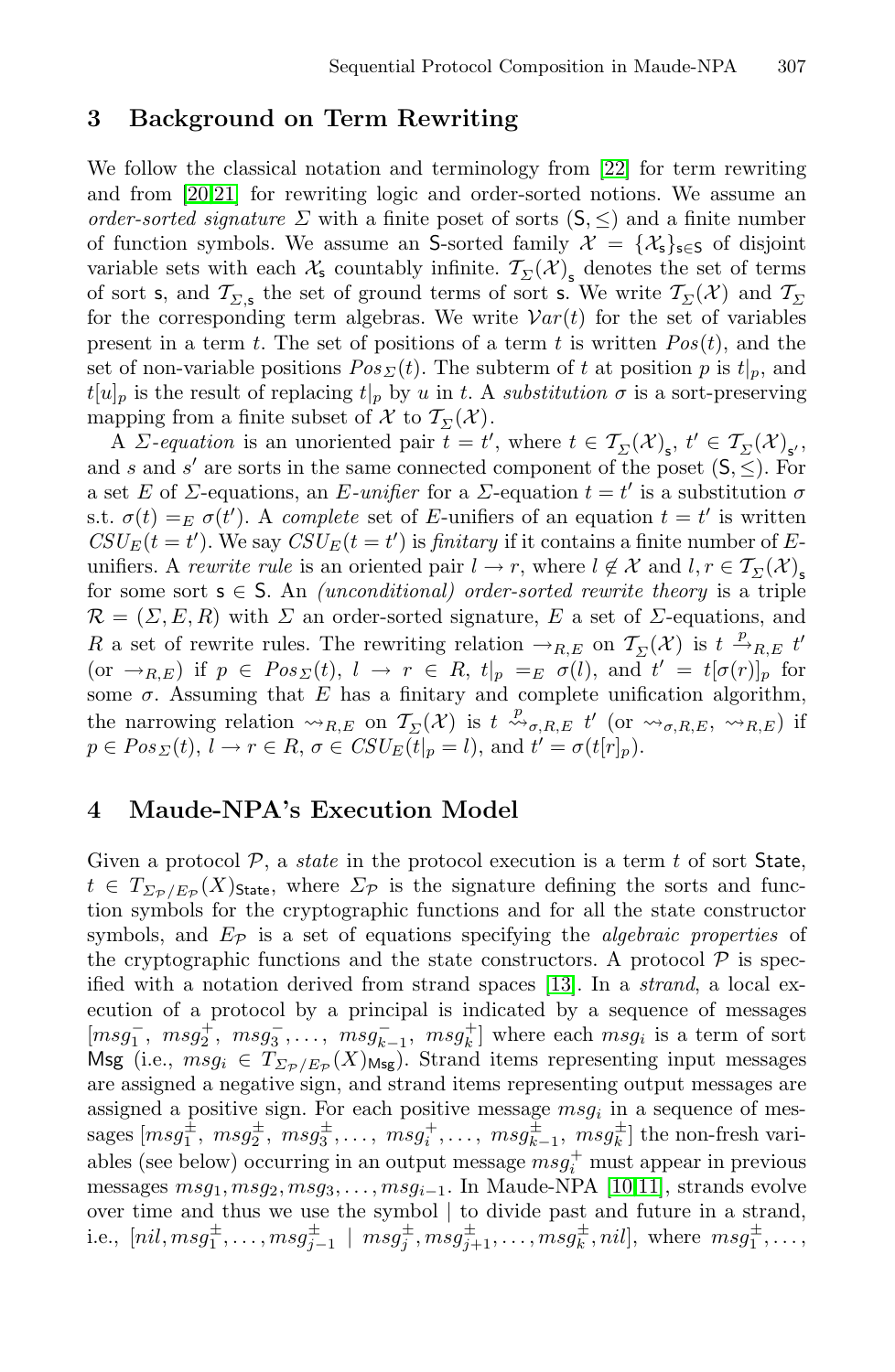$msg_{j-1}^{\pm}$  are the past messages, and  $msg_j^{\pm}, msg_{j+1}^{\pm}, \ldots, msg_k^{\pm}$  are the future messages  $(msg_j^{\pm}$  is the immediate future message). The nils are present so that the bar may be placed at the beginning or end of the strand if necessary. A strand  $[msg_1^{\pm}, \ldots, msg_k^{\pm}]$  is a shorthand for  $[nil \mid msg_1^{\pm}, \ldots, msg_k^{\pm}, nil]$ . We often remove the nils for clarity, except when there is nothing else between the vertical bar and the beginning or end of a strand. We write  $P$  for the set of strands in a protocol, including the strands that describe the intruder's behavior.

Maude-NPA uses a special sort Msg of messages that allows the protocol specifier to describe other sorts as subsorts of the top sort Msg. The specifier can make use of a special sort Fresh in the protocol-specific signature  $\Sigma$  for representing fresh unguessable values, e.g., nonces. The meaning of a variable of sort Fresh is that it will never be instantiated by an E-unifier generated during the backwards reachability analysis. This ensures that if two nonces are represented using different variables of sort Fresh, they will never be identified and no approximation for nonces is necessary. We make explicit the Fresh variables  $r_1, \ldots, r_k (k \geq 0)$  gennonces is necessary. We make explicit the Fresh variables  $r_1, \ldots, r_k$  ( $k \ge 0$ ) generated by a strand by writing ::  $r_1, \ldots, r_k$  ::  $[msg_1^{\pm}, \ldots, msg_n^{\pm}]$ , where  $r_1, \ldots, r_k$ appear somewhere in  $msg_1^{\pm}, \ldots, msg_n^{\pm}$ . Fresh variables generated by a strand are unique to that strand.

A *state* is a set of Maude-NPA strands unioned together by an associative and commutativity union operator  $\&$  wi[th](#page-5-0) identity operator  $\emptyset$ , along with an additional term describing the intruder knowledge at that point. The *intruder knowledge* is represented as a set of facts unioned together with an associative and commutativity union operator  $\overline{\phantom{a}}$ , with identity operator  $\emptyset$ . There are two kinds of intruder facts: positive knowledge facts (the intruder knows message  $m$ , i.e.,  $m\in\mathcal{I}$ ), and negative knowledge facts (the intruder does not yet know m but will know it in a future state, i.e.,  $m\notin\mathcal{I}$ ).

In the case in which new strands are not introduced into the state, the rewrite rules  $R_p$  obtained from the protocol strands  $\mathcal P$  are as follows<sup>2</sup>, where  $L, L_1, L_2$ denote lists of input and output [me](#page-5-1)ssages  $(+m,-m)$ , IK, IK' denote sets of intruder facts  $(m\in\mathcal{I},m\notin\mathcal{I})$ , and SS, SS' denote sets of strands:

<span id="page-5-3"></span><span id="page-5-2"></span><span id="page-5-1"></span>
$$
SS \& [L \mid M^-, L'] \& (M \in \mathcal{I}, IK) \rightarrow SS \& [L, M^- \mid L'] \& (M \in \mathcal{I}, IK) \tag{1}
$$

$$
SS \& [L \mid M^+, L'] \& IK \rightarrow SS \& [L, M^+ \mid L'] \& IK \tag{2}
$$

$$
SS \& [L \mid M^+, L'] \& (M \notin \mathcal{I}, IK) \rightarrow SS \& [L, M^+ \mid L'] \& (M \in \mathcal{I}, IK) \tag{3}
$$

<span id="page-5-0"></span>In a *forward execution* of the protocol strands, Rule (1) synchronizes an input message with a message already in the channel (i.e., learned by the intruder), Rule (2) accepts output messages but the intruder's knowledge is not increased, and Rule (3) accepts output messages and the intruder's knowledge is positively increased. Note that Rule (3) makes explicit *when* the intruder learned a message M, which is recorded in the previous state by the negative fact  $M \notin \mathcal{I}$ . A fact  $M \notin \mathcal{I}$  can be paraphrased as: "the intruder does not yet know M, but will learn it in the future".

<sup>2</sup> Note that to simplify the exposition, we omit the fresh variables at the beginning of each strand in a rewrite rule.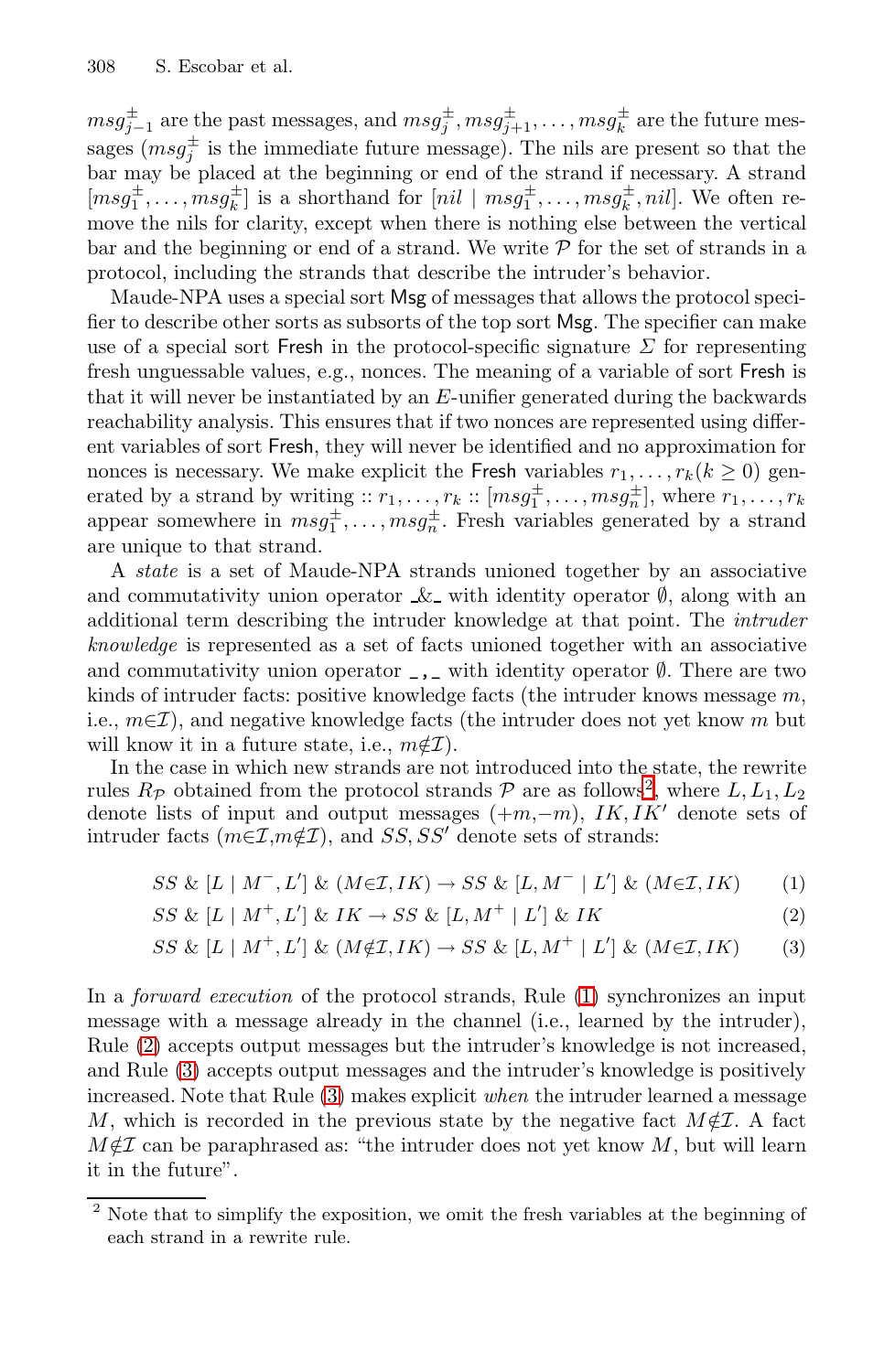<span id="page-6-1"></span>New strands are added to the state by explicit introduction through dedicated rewrite rules (one for each honest or intruder strand). It is also the case that when we are performing a backwards search, only the strands that we are searching for are listed explicitly, and extra strands necessary to reach an initial state are dynamically added. Thus, when we want to introduce new strands into the explicit description of the state, we need to describe additional rules for doing that, as follows:

for each 
$$
[l_1, u^+, l_2] \in \mathcal{P}: SS \& [l_1 | u^+, l_2] \& (u \notin \mathcal{I}, IK) \rightarrow SS \& (u \in \mathcal{I}, IK)
$$
 (4)

<span id="page-6-0"></span>where u denotes a message,  $l_1, l_2$  denote lists of input and output messages  $(+m,-m)$ , IK d[en](#page-5-1)o[tes](#page-5-3) [a](#page-5-2) [s](#page-5-2)et o[f](#page-6-1) [in](#page-6-1)truder facts  $(m\in \mathcal{I},m\notin \mathcal{I})$ , and SS denotes a set of strands. For example, intruder concatenation of two learned messages is described as follows:

SS & [M<sub>1</sub>, M<sub>2</sub><sup>-</sup></sup> | (M<sub>1</sub>; M<sub>2</sub>)<sup>+</sup>] & ((M<sub>1</sub>; M<sub>2</sub>)∉I, IK) → SS & ((M<sub>1</sub>; M<sub>2</sub>)∈I, IK)

In summary, for a protocol  $P$ , the set of rewrite rules obtained from the protocol strands that are used for backwards narrowing reachability analysis *modulo* the equational properties  $E_{\mathcal{P}}$  is  $R_{\mathcal{P}} = \{(1), (2), (3)\} \cup (4)$ .

### **5 Syntax for Protocol Specification and Composition**

We begin by describing the new syntactic features we need to make explicit in each protocol to later define sequential protocol compositions. Each strand in a protocol specification in the Maude-NPA is now extended with *input parameters* and *output parameters*. Input parameters are a sequence of variables of different sorts placed at the beginning of a strand. Output parameters are a sequence of terms placed at the end of a strand. Any variable contained in an output parameter must appear either in the body of the strand, or as an input parameter. The strand notation we will now use is  $\{\overrightarrow{I}, \overrightarrow{M}, \{\overrightarrow{O}\}\}\$  where  $\overrightarrow{I}$  is a list of input parameter variables,  $\overrightarrow{M}$  is a list of positive and negative terms in the strand notation of the Maude-NPA, and  $\overrightarrow{O}$  is a list of output terms all of whose variables appear in  $\vec{M}$  or  $\vec{I}$ . The input and output parameters describe the exact assumptions about each principal.

In the following, we first describe our syntax for protocol specification and then introduce a new syntax for protocol composition. Similarly to the Maude syntax for modules, we define a protocol modularly as follows:

prot *Name* is sorts *Sorts* . subsorts *Subsorts* . *Operators Variables Equations DYStrands Strands* endp

where *Name* is a valid Maude module name, *Sorts* is a valid Maude-NPA declaration of sorts, *Subsorts* is a valid Maude-NPA declaration of subsorts, *Operators* is a valid Maude-NPA declaration of operators, *Variables* is a valid Maude-NPA declaration of variables to be used in the equational properties and in the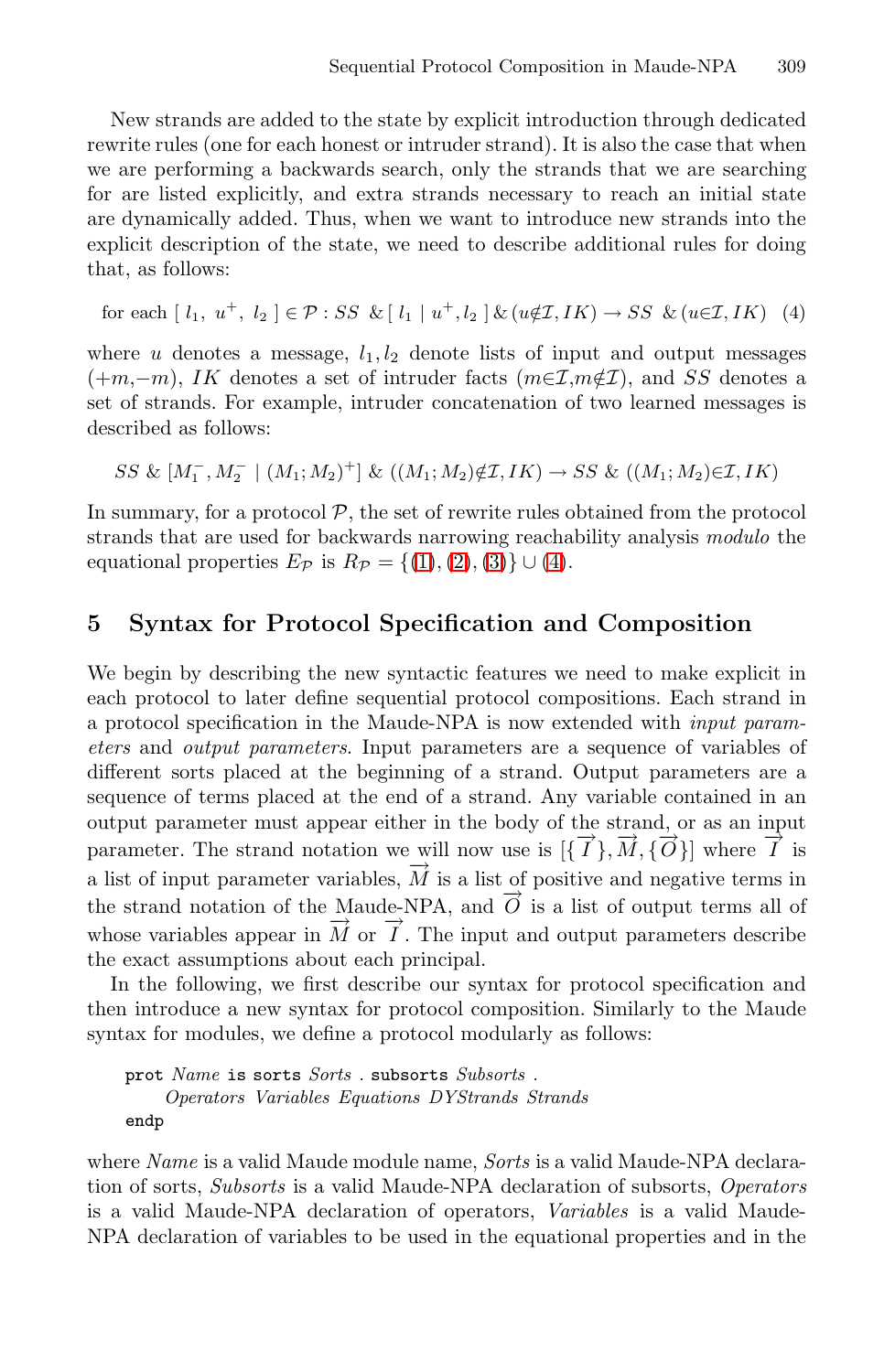honest and Dolev-Yao strands, *Equations* is a valid Maude-NPA declaration of equational properties, *DYStrands* is a seq[uen](#page-1-0)ce of valid Maude-NPA Dolev-Yao strands, each starting with the word DYstrand and ending with a period, and *Strands* is a sequence of valid Maude-NPA strands, each starting with the word strand and ending with a period. The Maude-NPA protocol specifications of all the examples can be found in http://www.dsic.upv.es/~ssantiago/composition. html.

*Example 1.* The following description of the NSL protocol contains more technical details than the informal description of NSL in Section 2. A nonce generated by principal A is denoted by  $n(A, r)$ , where r is a unique variable of sort Fresh. Concatenation of two messages, e.g.,  $N_A$  and  $N_B$ , is denoted by the operator  $\Box$ , e.g.,  $n(A,r)$ ;  $n(B,r')$ . Encryption of a message M with the public key  $K_A$  of principal A is denoted by  $pk(A, M)$ , e.g.,  $\{N_B\}_{pk(B)}$  is denoted by  $pk(B, n(B, r'))$ . Encryption with a secret key is denoted by  $sk(A, M)$ . The public/private encryption cancellation properties are described using the equations  $pk(X, sk(X, Z)) = Z$  and  $sk(X, pk(X, Z)) = Z$ . The two strands P associated to the three protocol steps shown above are as follows:

strand [NSL.init] :: r :: [ {A,B} |  $+\left(\text{pk}(B,n(A,r);A)\right), -\left(\text{pk}(A,n(A,r);N;B)\right), +\left(\text{pk}(B,N)\right), \ \{A,B,n(A,r),N\}\right] \ .$ strand [NSL.resp] :: r :: [ {A,B} |  $-(pk(B,N;A)), +(pk(A,N;n(B,r);B)), -(pk(B,n(B,r))), {A,B,N,n(B,r)}].$ 

Note that w[e](#page-7-0) allow each honest or Dolev-Yao strand to be *labeled* (e.g. init or resp), in contrast to the standard Maude-NPA syntax for strands. These strand labels play an important role in our protocol composition method as explained below.

*Example 2.* Similarly to the NSL protocol, there are several technical details missing in the previous informal description of DB. The exclusive-or operator is ⊕ and its equational properties are described using associativity and commutativity of  $\oplus$  plus the equations<sup>3</sup>  $X \oplus 0 = X$ ,  $X \oplus X = 0$ , and  $X \oplus X \oplus Y = Y$ . Since Maude-NPA does not yet include timestamps, we do not include all the actions relevant to calculating time intervals, sending timestamps, and checking them. The two strands  $\mathcal P$  associated to the three protocol steps shown above are as follows:

```
strand [DB.init] :: r :: [{A,B,NA} |
+(n(B,r)), -(n(B,r)*NA), {A,B,NA,n(B,r)}strand [DB.resp] :: nil :: [{A, B, NA} | -(NB), +(NB * NA), {A, B, NA, NB}].
```
In this protocol specification, it is made clear that the nonce  $N_A$  used by the initiator is a parameter and is never generated by A during the run of DB. However, the initiator B does generate a new nonce.

Note that the redundant equational property  $X \oplus X \oplus Y = Y$  is necessary in Maude-NPA for coherence purposes; see [11].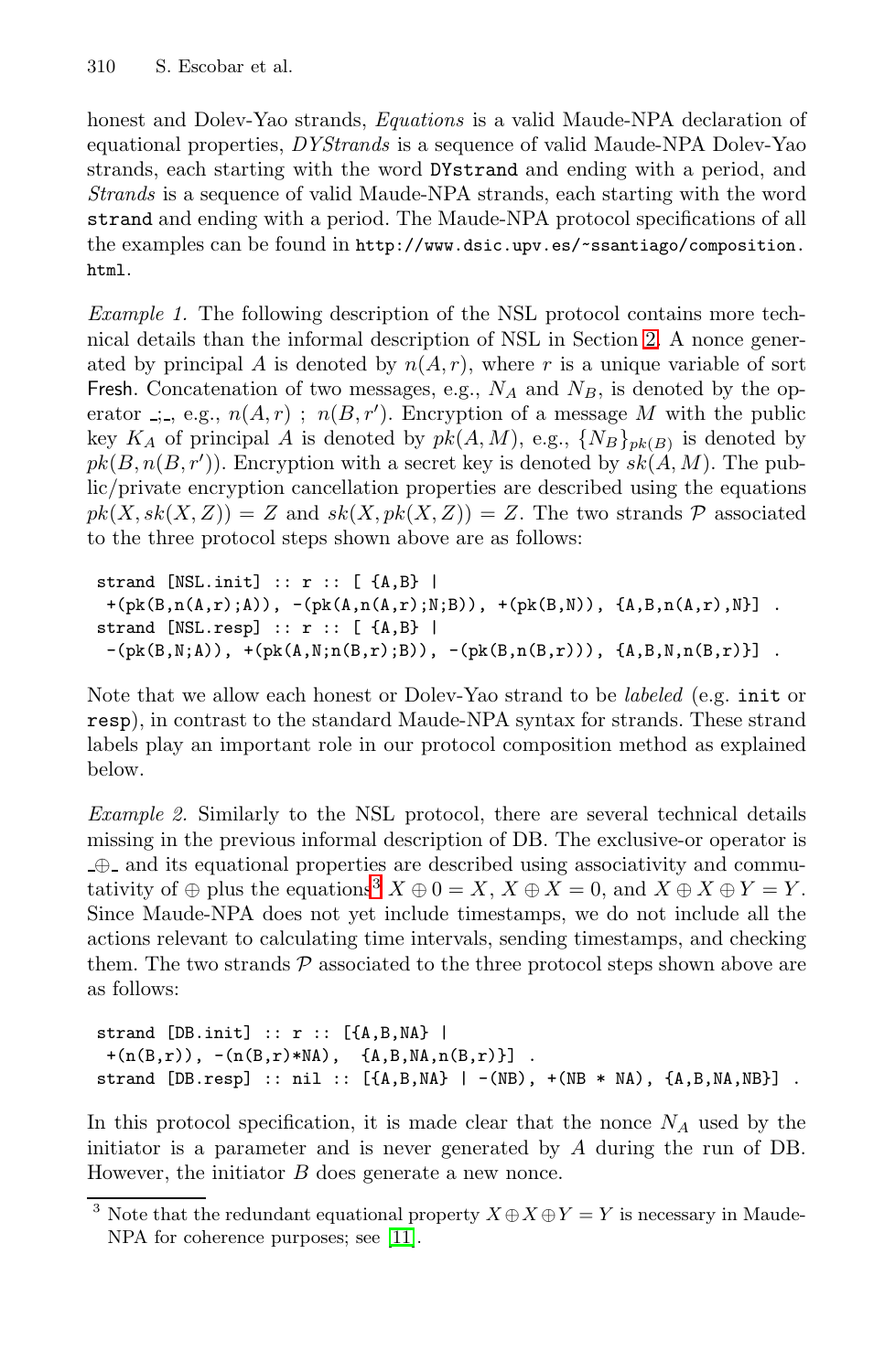*Example 3.* The previous informal description of the KD protocol also lacks several technical details, which we supply here. Encryption of a message  $M$  with key K is denoted by  $e(K, M)$ , e.g.,  $\{N'_B\}_{h(N_A, N_B)}$  is denoted by  $e(h(n(A, r), n(B, r')),$  $n(B, r'')$ ). Cancellation properties of encryption and decryption are described using the equations  $e(X, d(X, Z)) = Z$  and  $d(X, e(X, Z)) = Z$ . Session keys are written  $skey(A, r)$ , where A is the principal's name and r is a Fresh variable. The two strands  $P$  associated to the KD protocol steps shown above are as follows:

```
strand [KD.init] :: r :: [ {A,B,K} | +(e(K,skey(A,r)),
  -(e(K, \text{skey}(A, r), N)), -(e(K, N)), {A, B, K, \text{skey}(A, r), N}strand [KD.resp] :: r :: [ {A,B,K} ] - (e(K,SK)), +(e(K,SK ; n(B,r))),-(e(K, n(B, r))), \{A, B, K, SK, n(B, r)\}].
```
Sequential composition of two strands describes a situation in which one strand (the child strand), can only execute after the parent strand has completed execution. Each composition of two [stra](#page-15-6)nds is obtained by matching the output parameters of the parent strand with the input parameters of the child strand in a user-defined way. Note that it may be possible for a single parent strand to have more than one child strand.

The relevant fact in the DB protocol is that both nonces are required to be unknown to an attacker before they are sent, but the nonce originating from the responder must be previously agreed upon between the two principals. Therefore, this protocol is usually composed with another protocol ensuring secrecy and authentication of nonces. Furthermore, according to [16], there are two extra issues related to the DB protocol that must be considered: (i) the initiator of the previous protocol plays the role of the responder in DB and viceversa, and (ii) nonces generated by the parent protocol cannot be shared by more than one child so that an initiator of NSL will be connected to one and only one responder of DB. In our working example, we use the NSL protocol to provide these capabilities.

Similarly to the syntax for protocols, we define protocol composition as  $follows<sup>4</sup>$ :

prot *Name* is *Name1* ; *Name2*

 $a_1\{\overrightarrow{O_1}\}$ ;  $\{\overrightarrow{I_1}\}b_1$  [1-1] (or [1-\*]) .  $\cdots$   $a_n\{\overrightarrow{O_n}\}$ ;  $\{\overrightarrow{I_n}\}b_n$  [1-1] (or [1-\*]). endp

where *Name* is a valid Maude-NPA module name, *Name1* and *Name2* are protocol names previously defined,  $a_1, \ldots, a_n$  are labels of strands in protocol *Name1*, and  $b_1, \ldots, b_n$  are labels of strands in protocol *Name2*. Furthermore, for each composition  $a_i \{\overrightarrow{O_i}\}; \{\overrightarrow{I_i}\}_{b_i}$ , strand definition ::  $\overrightarrow{r_{a_i}}$  ::  $[\{\overrightarrow{I_{a_i}}\}, \overrightarrow{a_i}, \{\overrightarrow{O_{a_i}}\}]$  for role  $a_i$ , and strand definition ::  $\overrightarrow{r_{b_i}}$  ::  $[\overrightarrow{I_{b_i}}], \overrightarrow{b_i}, \overrightarrow{O_{b_i}}\}$  for role  $b_i$ , we have that:

- 1. variables are properly renamed, i.e.  $V_{ab} = Var(\overrightarrow{I_i}) \cup Var(\overrightarrow{O_i}), V_a = Var(\overrightarrow{I_{a_i}}) \cup$  $Var(\overrightarrow{O_{a_i}}), V_b = Var(\overrightarrow{I_{b_i}}) \cup Var(\overrightarrow{O_{b_i}}),$  and  $V_{ab} \cap V_a \cap V_b = \emptyset$ ;
- 2. the variables of  $\overrightarrow{I}_i$  must appear in  $\overrightarrow{O}_i$  (no extra variables are allowed in a protocol composition);

<sup>4</sup> Operator and sort renaming is indeed necessary, as in the Maude module importation language, but we do not consider those details in this paper.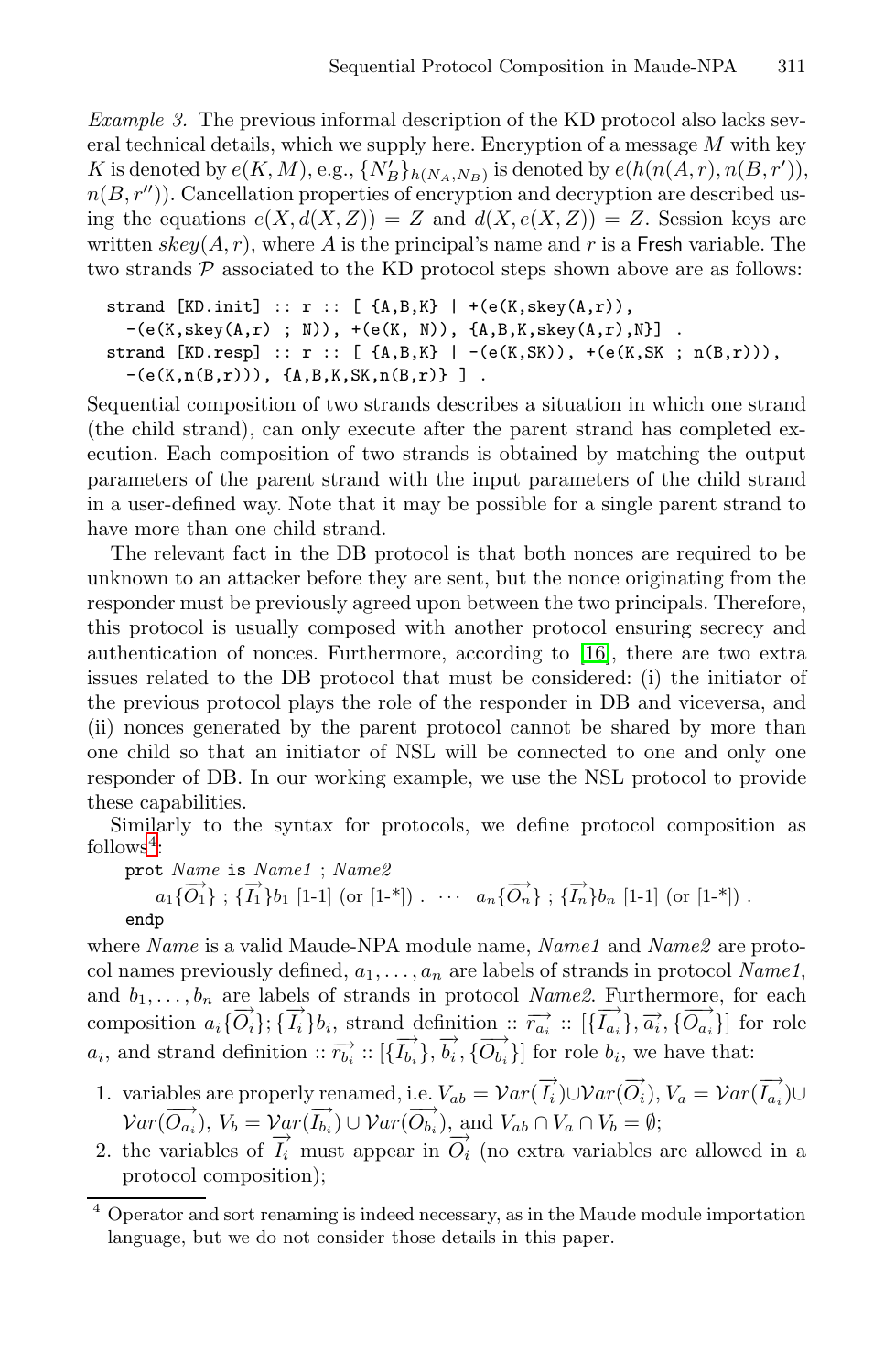- 312 S. Escobar et al.
- 3. the formal output parameters  $\overrightarrow{O_{a_i}}$  must match the actual output parameters  $\overrightarrow{O_i}$ , i.e.,  $\exists \sigma_a$  s.t.  $\overrightarrow{O_{a_i}} =_{E_{\mathcal{P}}} \sigma_a(\overrightarrow{O_i})$ ; and
- 4. the actual input parameters  $\overrightarrow{I_i}$  must match the formal input parameters  $\overrightarrow{I_{b_i}}$ , i.e.,  $\exists \sigma_b$  s.t.  $\overrightarrow{I}_i =_{E_{\mathcal{P}}} \sigma_b(\overrightarrow{I_{b_i}})$ .

The expressions [1−1] (or [1−∗]) indicate whether a one-to-one (or a one-tomany) composition is desired for those two strands. Note that for each composition, if there are substitutions  $\sigma_a$  and  $\sigma_b$  as described above, then there is a substitution  $\sigma_{ab}$  combining both, i.e.,  $\sigma_{ab}(X) = \sigma_a(\sigma_b(X))$  for any variable X, and then  $\sigma_a(\overrightarrow{I_i}) = E_p \sigma_{ab}(\overrightarrow{I_{b_i}})$ . This ensures that any protocol composition is feasible and avoids the possibility of failing protocol compositions.

Let us consider again our two NSL and DB protocols and their composition. Note that we do not have to modify either the NSL or the DB specification above. The composition of both protocols is specified as follows:

```
prot NSL-DB is NSL ; DB
  NSL.init {A,B,NA,NB} ; {A,B,NA} DB.resp [1-1] .
  NSL.resp {A,B,NA,NB} ; {A,B,NA} DB.init [1-1] .
endp
```
Let us now consider the NSL and KD protocols and their composition. The composition of both protocols, which is an example of a one-to-many composition, is specified as follows:

```
prot NSL-KD is NSL ; KB
 NSL.init {A,B,NA,NB} ; {A,B,h(NA,NB)} KD.resp [1-*] .
 NSL.init {A,B,NA,NB} ; {A,B,h(NA,NB)} KD.init [1-*] .
 NSL.resp {A,B,NA,NB} ; {A,B,h(NA,NB)} KD.init [1-*] .
 NSL.resp {A,B,NA,NB} ; {A,B,h(NA,NB)} KD.resp [1-*] .
endp
```
In the remainder of this paper we remove irrelevant parameters (i.e. input parameters for strands with no parents, and output parameters for strands with no children) in order to simplify the exposition.

# **6 Maude-NPA's Composition Execution Model**

<span id="page-9-1"></span>In this section we define a concrete execution model for the one-to-one and oneto-many protocol compositions by extending the Maude-NPA execution model. Howe[ve](#page-4-1)r, we show that, by a simple protocol transformation, we are able to analyze and verify this dynamic composition in the current Maude-NPA tool. We prove soundness and completeness of the protocol transformation with respect to the extended operational semantics, and illustrate our results on our two running examples.

### **6.1 Composition Execution Model**

As explained in Section 4, the operational semantics of protocol execution and analysis is based on rewrite rules denoting state transitions which are applied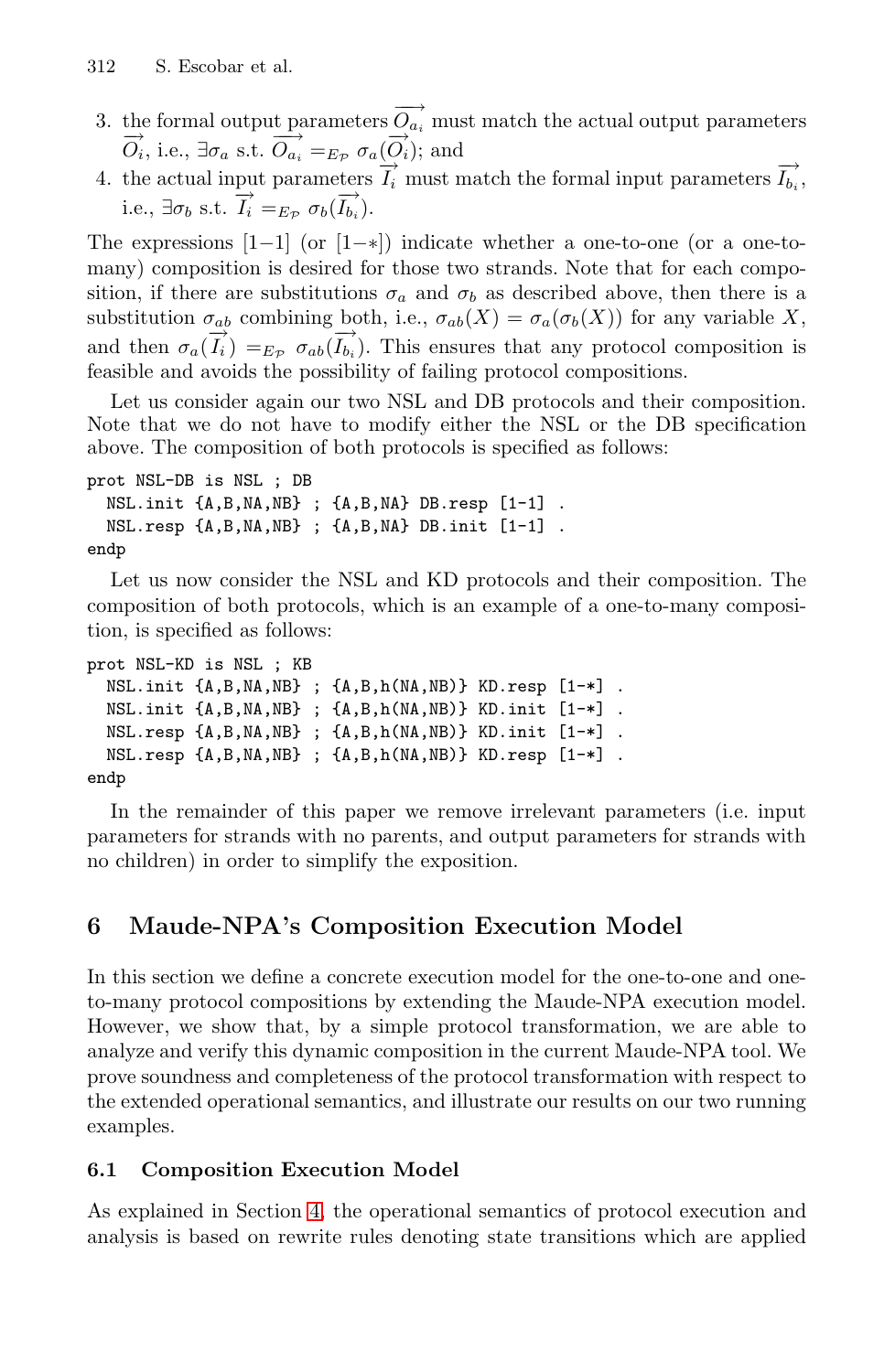<span id="page-10-1"></span>for each one-to-one composition  $\{a\{\overrightarrow{O}\}; \{\overrightarrow{I}\}b\}$  [1-1] with strand definition  $\{(\vec{l}_a^{\prime}), \vec{a}, (\vec{o}_a^{\prime})\}$  for protocol a, strand definition  $\{\overrightarrow{I_b}, \overrightarrow{b}, \{\overrightarrow{O_b}\}\}\$  for protocol b, and substitutions  $\sigma_a$ ,  $\sigma_{ab}$  s.t.  $\overrightarrow{O}_a =_{E_{\mathcal{P}}} \sigma_a(\overrightarrow{O})$  and  $\sigma_a(\overrightarrow{I}) =_{E_{\mathcal{P}}} \sigma_{ab}(\overrightarrow{I_b})$ , we add the following rule :

<span id="page-10-0"></span>
$$
SS & \overrightarrow{a} \mid \{\overrightarrow{O_a}\}\] \& [nil] \{\sigma_{ab}(\overrightarrow{I_b})\}, \sigma_{ab}(\overrightarrow{b})] \& IK
$$
\n
$$
\rightarrow SS & \overrightarrow{a}, \{\overrightarrow{O_a}\} \mid nil] \& [\{\sigma_{ab}(\overrightarrow{I_b})\} \mid \sigma_{ab}(\overrightarrow{b})] \& IK
$$
\n
$$
SS & \overrightarrow{a} \mid \{\overrightarrow{O}\}\] \& [nil] \{\sigma_{ab}(\overrightarrow{I_b})\}, \sigma_{ab}(\overrightarrow{b})] \& IK
$$
\n
$$
\rightarrow SS & [\{\sigma_{ab}(\overrightarrow{I_b})\} \mid \sigma_{ab}(\overrightarrow{b})] \& IK
$$
\n
$$
(6)
$$

**Fig. 1.** Semantics for one-to-one compositi[on](#page-10-0)

*modulo* the algebraic properties  $E_{\mathcal{P}}$  of the given protocol  $\mathcal{P}$ . Therefore, in the one-to-one and one-to-many cases we must add new state transition rules in order to deal with protocol composition. Maude-NPA performs backwards search modulo  $E_{\mathcal{P}}$  by reversing the transition rules expressed in a forward way; see [10,11]. Again, we define forward rewrite rules which will happen to be executed in a backwards way.<sup>5</sup>

In the one-to-one com[po](#page-10-0)sition, we add the state transition rules of Figure 1. Rule 5 composes a parent and a child strand already present in the current state. Rule 6 adds a parent strand to the current state and composes it with an existing child strand. Note that since a strand specification is a symbolic specification representing many co[ncr](#page-6-0)ete instances and the same applies to a compo[sit](#page-10-1)ion of two protocol specifications, we need to relate actual and formal parameters of the protocol composition w.r.t. the two protocol specifications by using the substitutions  $\sigma_a$  and  $\sigma_{ab}$  in Figure 1. For example, given the following composition of the NSL-DB protocol

NSL.init {A,B,NA,NB} ; {A,B,NA} DB.resp [1-1] .

where NSL.init and DB.resp were defined in Section 5, we add the following transition rule for Rule (5) where both the parent and the child strands are present and thus synchron[ize](#page-4-1)d

```
:: r : : [ +(\text{pk}(B, n(A, r); A)), -(\text{pk}(A, n(A, r); N; B)), +(\text{pk}(B, N))\{A,B,n(A,r),N\}]
:: nil :: [ nil | {A,B,n(A,r)}, -(NB), +(NB * n(A,r)) ] & SS & IK
->
:: r : : [ +(\text{pk}(B, n(A, r); A)), -(\text{pk}(A, n(A, r); N; B)), +(\text{pk}(B, N)),
```
<sup>&</sup>lt;sup>5</sup> Note however that we represent unification explicitly via a substitution  $\sigma$  instead of implicitly via variable equality as in Section 4. This is because output and input parameters are not required to match, e.g. in the composition NSL-KD, the output parameters of the parent strand are  $\{A, B, N_A, N_B\}$  whereas the input parameters of the child strand are  $\{A, B, h(N_A, N_B)\}.$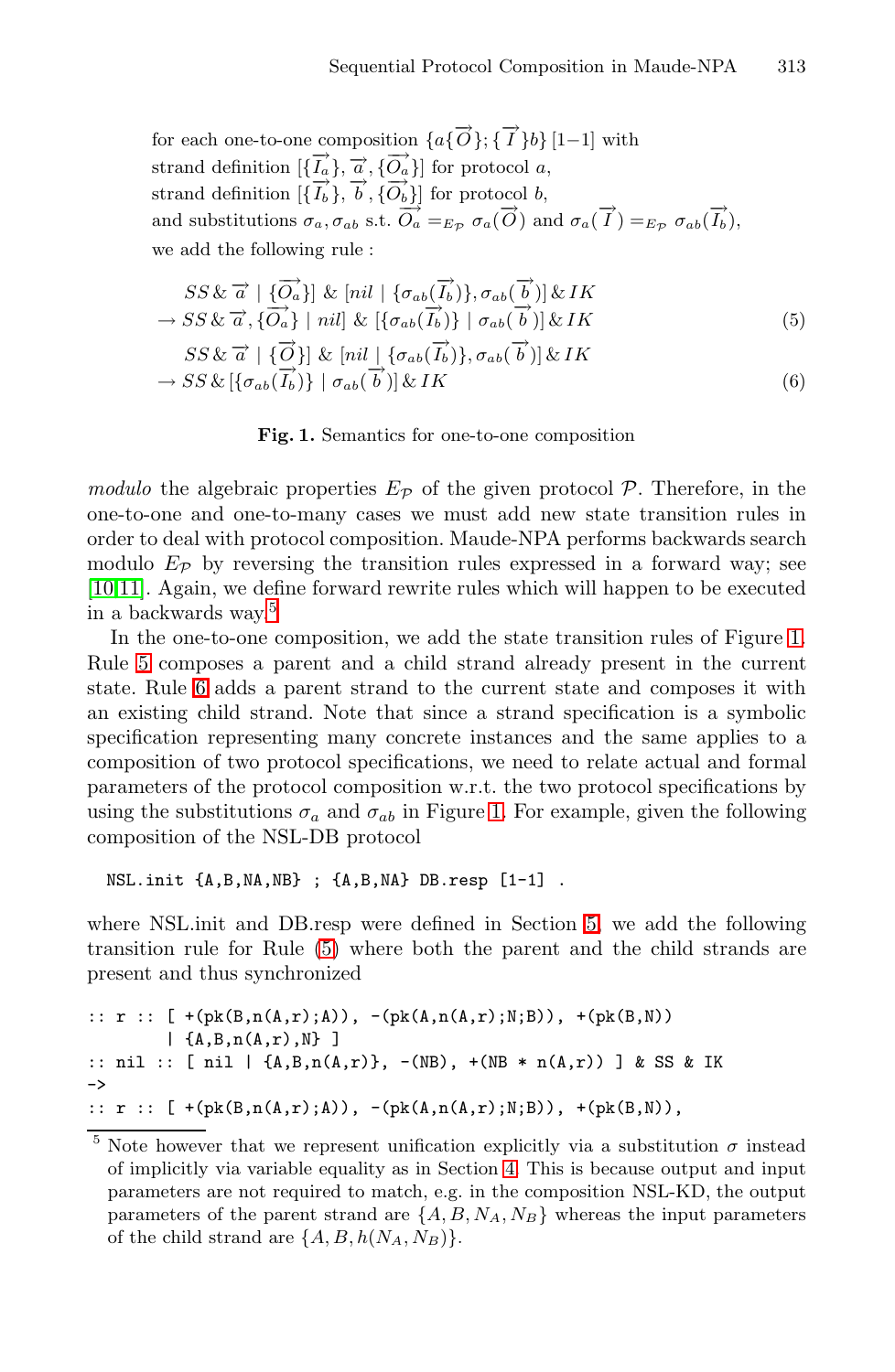for each one-to-many composition  $\{a\{\overrightarrow{O}\}; \{\overrightarrow{I}\}b\}$  [1– $*$ ] with strand definition  $[\{\overrightarrow{I_a}\}, \overrightarrow{a}, \{\overrightarrow{O_a}\}]$  for protocol a, strand definition  $\{\overrightarrow{I_b}, \overrightarrow{b}, \{\overrightarrow{O_b}\}\}\$  for protocol b, and substitutions  $\sigma_a$ ,  $\sigma_{ab}$  s.t.  $\overrightarrow{O}_a =_{E_{\mathcal{P}}} \sigma_a(\overrightarrow{O})$  and  $\sigma_a(\overrightarrow{I}) =_{E_{\mathcal{P}}} \sigma_{ab}(\overrightarrow{I_b})$ , we add one Rule 5, one Rule 6, and the following rule :

<span id="page-11-0"></span>
$$
SS\&[\vec{a} \mid \{\vec{O_a}\}]\&[nil] \{\sigma_{ab}(\vec{I_b})\}, \sigma_{ab}(\vec{b})]\&IK
$$
  

$$
\rightarrow SS\&[\vec{a} \mid \{\vec{O_a}\}]\&[\{\sigma_{ab}(\vec{I_b})\}] \mid \sigma_{ab}(\vec{b})]\&IK
$$
 (7)

<span id="page-11-1"></span>**Fig. 2.** Semantics for one-to-many composition

 ${A,B,n(A,r),N}$  | nil ] :: nil ::  $[{A, B, n(A, r)} ] -({NB, +(NB * n(A, r)) } ]$  & SS & IK

One-to-many composition uses th[e](#page-6-0) [r](#page-6-0)ules in Figure 1 for the first child plus an additi[ona](#page-11-1)l rule for subsequent children, described in Figure 2. Rule 7 composes a parent strand and a child strand but the bar in the parent strand is not moved, in order to allow further backwards child compositions. For example, given the following composition of the NSL-KD protocol

NSL.resp {A,B,NA,NB} ; {A,B,h(NA,NB)} KD.init [1-\*] .

where NSL.resp and KD.init are as defined in Section 5, we add the following transition rule for Rule (7) using substitution  $\sigma_{ab} = \{A' \mapsto A, B' \mapsto B, K \mapsto A' \}$  $h(NA,n(B,r))$ :

```
:: r : [ -(\text{pk}(B, NA; A)), +(\text{pk}(A, NA; n(B, r); B)), -(\text{pk}(B, n(B, r))))[ {A,B,NA,n(B,r)} ]:: r' :: [ nil | {A,B,h(NA,n(B,r))}, +(e(h(NA,n(B,r)), skey(A,r')),
            -(e(h(NA, n(B, r)), skey(A, r', k))), +(e(h(NA, n(B, r)), N))].
& SS & IK
->
:: r : [-(pk(B, NA; A)), +(pk(A, NA; n(B, r); B)), -(pk(B, n(B, r))),{A,B,NA,n(B,r)} | nil ].
:: r' :: [ {A,B,h(NA,n(B,r))} | +(e(h(NA,n(B,r)),skey(A,r')),
            -(e(h(NA, n(B, r)), skey(A, r')); N), +(e(h(NA, n(B, r)), N))].
& SS & IK
```
Thus, for a protocol compos[it](#page-12-0)ion  $\mathcal{P}_1$ ;  $\mathcal{P}_2$ , the rewrite rules governing protocol execution are  $R_{\mathcal{P}_1;\mathcal{P}_2}^{\circ} = \{(1), (2), (3)\} \cup (4) \cup (5) \cup (6) \cup (7)$ .

# **6.2 Protocol Composition by Protocol Transformation**

Instead of implementing a new version of the Maude-NPA generating new transition rules for each protocol composition, we have defined a *protocol transformation* that achieves the same effect using the current Maude-NPA tool.

The protocol transformation is given in Figure 3. Its output is a single, composed protocol specification where: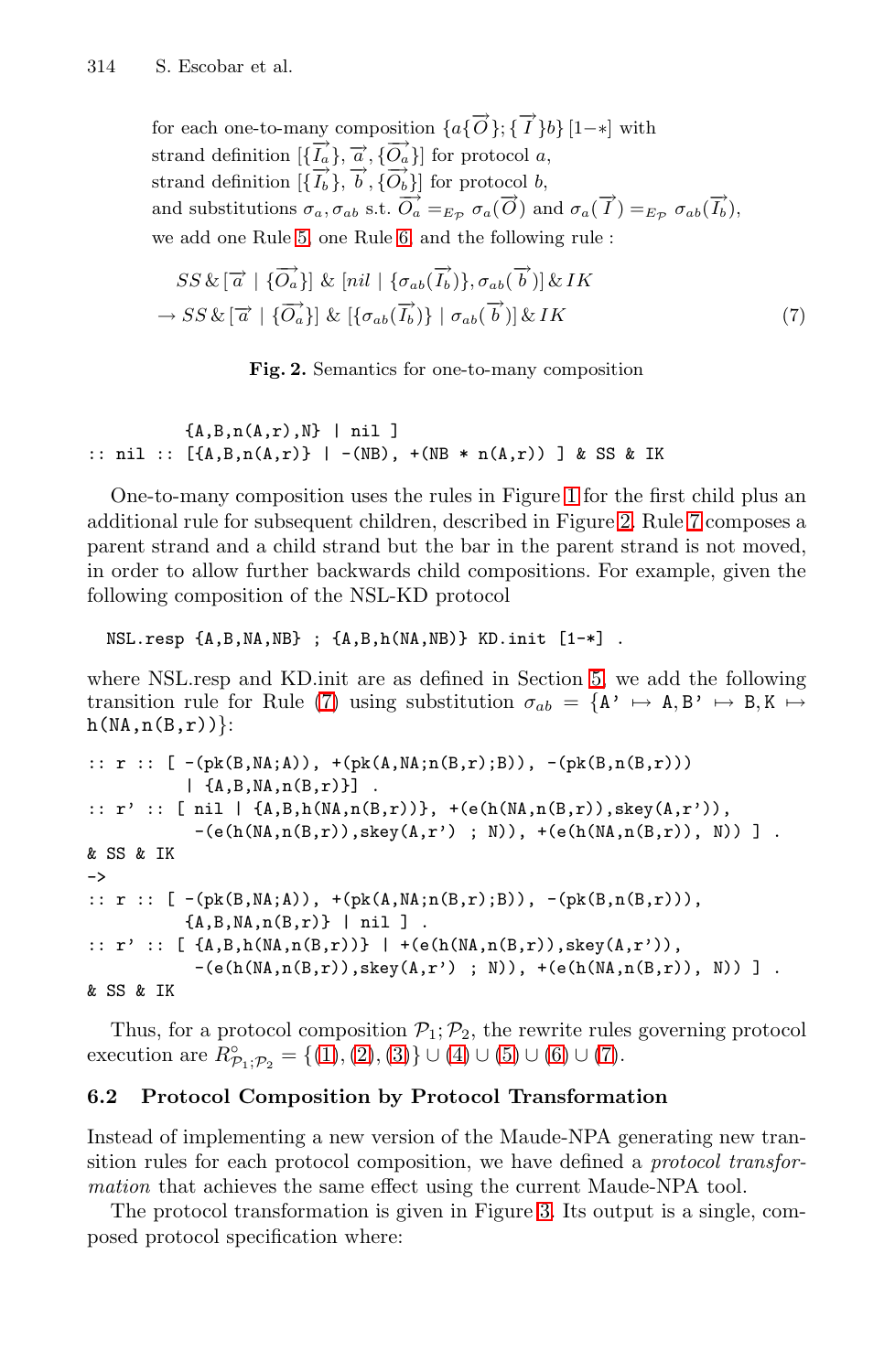$$
\Phi(\mathcal{P}_1; \mathcal{P}_2) = \begin{cases}\n\text{add strand } [\vec{a}, -(role_b(r)), +(role_a(r) \cdot \vec{\sigma}_{ab}(\vec{I}_b))] \text{ and} \\
\text{strand } [+(role_b(r)), -(role_a(r) \cdot \vec{I}_b), \vec{b}] \\
\text{whenever } \{a\{\vec{O}\}; \{\vec{I}\}b\} [1-1] \text{ in } \mathcal{P}_1; \mathcal{P}_2, \\
\text{strand definition } [role_a][\{\vec{I}_a\}, \vec{\alpha}, \{\vec{O}_a\}] \text{ for protocol } a, \\
\text{strand definition } [role_b][\{\vec{I}_b\}, \vec{b}, \{\vec{O}_b\}] \text{ for protocol } b, \\
\exists \sigma_a, \sigma_{ab} \text{ s.t. } \vec{O}_a =_{E_{\mathcal{P}}} \sigma_a(\vec{O}) \text{ and } \sigma_a(\vec{I}) =_{E_{\mathcal{P}}} \sigma_{ab}(\vec{I}_b) \\
\text{add strand } [\vec{a}, +(role_a(r) \cdot \vec{\sigma}_{ab}(\vec{I}_b))] \text{ and strand } [-(role_a(r) \cdot \vec{I}_b), \vec{b}] \\
\text{whenever } \{a\{\vec{O}\}; \{\vec{I}\}b\} [1-\ast] \text{ in } \mathcal{P}_1; \mathcal{P}_2, \\
\text{strand definition } [role_a][\{\vec{I}_a\}, \vec{a}, \{\vec{O}_a\}] \text{ for protocol } a, \\
\text{strand definition } [role_b][\{\vec{I}_b\}, \vec{b}, \{\vec{O}_b\}] \text{ for protocol } b, \\
\exists \sigma_a, \sigma_{ab} \text{ s.t. } \vec{O}_a =_{E_{\mathcal{P}}} \sigma_a(\vec{O}) \text{ and } \sigma_a(\vec{I}) =_{E_{\mathcal{P}}} \sigma_{ab}(\vec{I}_b) \\
\text{and } r \text{ is a fresh variable}\n\end{cases}
$$

<span id="page-12-0"></span>**Fig. 3.** Protocol Transformation

- 1. Sorts, symbols, and equational properties of both protocols are put together into a single specification<sup>6</sup>. Strands of both protocols are transformed and added to this single specification as described in Figure 3.
- 2. For each composition we transform the input parameters  $\{\overrightarrow{l_b}\}$  into an input message exchange of the form  $-(\vec{I}_b)$ , and the output parameters  $\{\vec{O}_a\}$  into message exchange of the form  $-(\vec{I}_b)$ , and the output parameters  $\{\vec{O}_a\}$  into an output message exchange of the form  $+(\sigma_{ab}(\vec{I}_b))$ . The sort Param of<br>these messages is disjoint from the sort Msg used by the protocol in the these messages is disjoint from the sort Msg used by the protocol in the honest and intruder strands. This ensures that they are harmless, since no intruder strand will be able to use them. In order to avoid type conflicts, we use a *dot* for concatenation within protocol composition exchange messages, e.g. input parameters  $\overline{I} = \{A, B, NA\}$  are transformed into the sequence  $\dot{I} = A \cdot B \cdot N A$ .
- 3. Each composition is uniquely identified by using a composition identifier (a variable of sort Fresh). Strands exchange such composition identifier by using input/output messages of the form  $role_i(r)$ , which make the role explicit. The sort Role of these messages is disjoint from the sorts Param and Msg.
	- (a) In a one-to-one protocol composition, the child strand uniquely generates a fresh variable that is added to the area of fresh identifiers at the beginning of its strand specification. This fresh variable must be passed from the child to the parent before the parent generates its output parameters and sends it back again to the child.
	- (b) In a one-to-many protocol composition, the parent strand uniquely generates a fresh variable that is passed to the child. Since an (a priori) unbounded number of children will be composed with it, no reply of the fresh variable is expected by the parent from the children.

 $6$  Note that we allow shared items but require the user to solve any possible conflict. Operator and sort renaming is an option, as in the Maude module importation language, but we do not consider those details in this paper.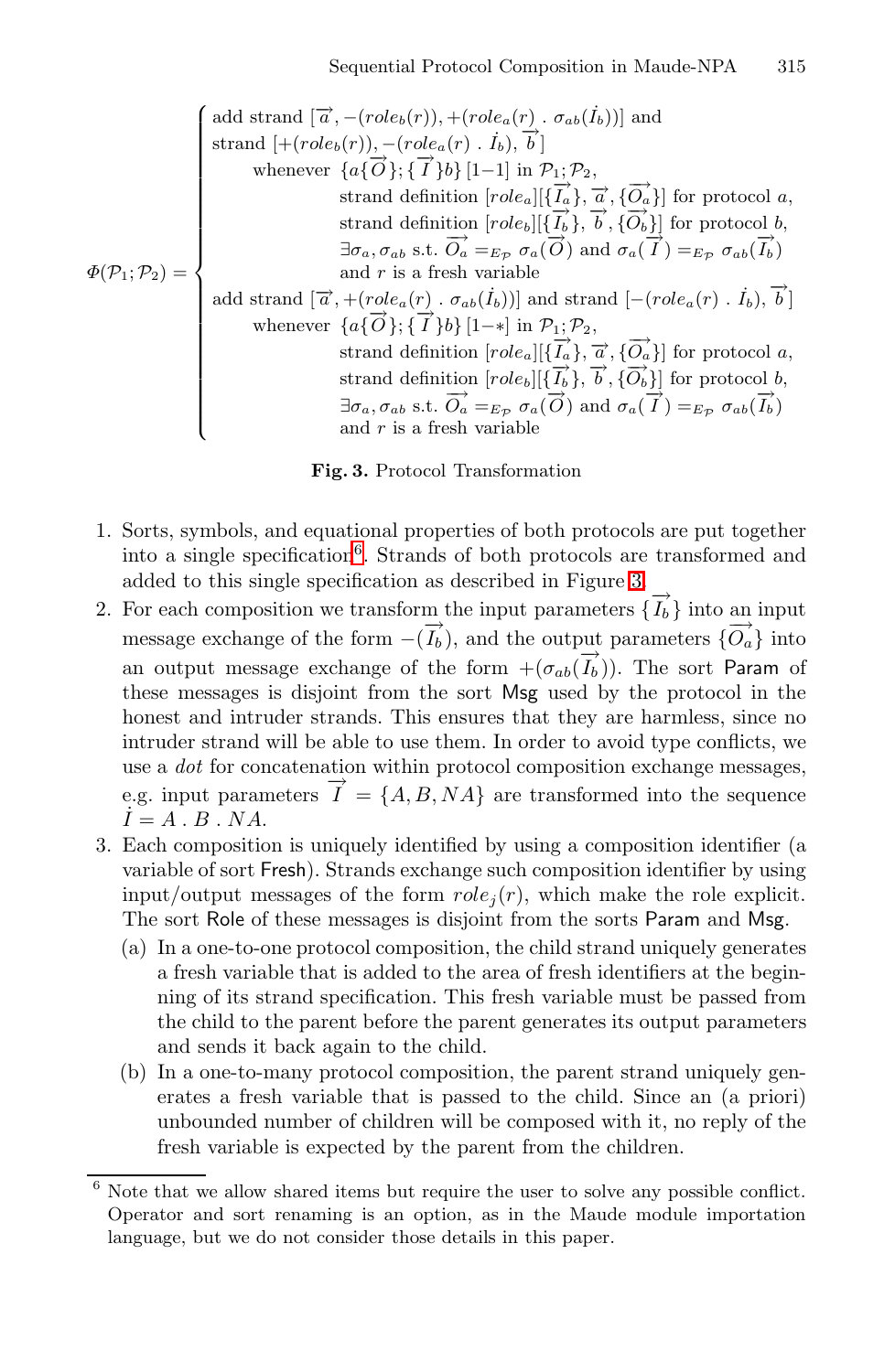For example, for the following one-to-one protocol composition in NSL-DB

NSL.init {A,B,NA,NB} ; {A,B,NA} DB.resp [1-1] .

where NSL.init and DB.resp are as defined in Section 5 we have the following two transformed strands:

```
[NSL.init] :: r : [ +(pk(B,n(A,r);A)) , -(pk(A,n(A,r);N;B)) , +(pk(B,N)),-(db - resp(r#)), +(nsl - init(r#) . A . B . n(A,r)) ].
[DB.resp] :: r# :: [ +(db-resp(r#)), -(nsl-init(r#) . A . B . NA),
                    -(NB), +(NB * NA)].
```
For the following one-to-many protocol composition in the NSL-KD

 $NSL.resp \{A,B,NA,NB\}$ ;  $\{A,B,h(NA,NB)\}$  KD.init  $[1-*]$ .

where NSL.resp and KD.init are as d[efine](#page-15-7)d in Section 5 we have the following two transformed strands:

[NSL.resp] ::  $r, r#$  :: [-(pk(B,N;A)), +(pk(A,N;n(B,r);B)), -(pk(B,n(B,r))),  $+(nsl-unit(r#) . A . B . h(N,n(B,r))) ] .$ [KD.init] ::  $r$  :: [  $-(nsl-int(r# )$  . A . B . K),  $+(e(K,skey(A,r))$ ,  $-(e(K, skey(A, r); N'))$ ,  $+(e(K, N'))$ ].

Soundness and completen[ess](#page-11-2) [f](#page-11-2)or this protocol transformation is provided in the following result. The proof of thi[s](#page-9-1) [the](#page-9-1)orem is available in [12]. Note that a state St is called *associated to a rewrite theory* R if it is a valid term w.r.t. the ordersorted signature of R. We call a state *initial* if there are no backwards narrowing steps from it.

**Theorem 1 (Soundness and Completeness).** Let  $\mathcal{P}_1$  and  $\mathcal{P}_2$  be two proto*cols and*  $\mathcal{P}_1$ ;  $\mathcal{P}_2$  *their composition, as defined in Section 5. Let*  $\mathcal{R}_{\Phi(\mathcal{P}_1;\mathcal{P}_2)}$  *be the composition rewrite theory defined in Section 6.2, and let*  $\mathcal{R}^{\circ}_{p_1, p_2}$  *be the original Maude-NPA rewrite theory, as described in Section 6.1. Then there is a binary relation*  $\equiv_{\Phi}$  *between the states associated to the rewrite theory*  $\mathcal{R}_{\Phi(\mathcal{P}_1; \mathcal{P}_2)}$  *and the states associated to the rewrite theory*  $\mathcal{R}^{\circ}_{\mathcal{P}_1;\mathcal{P}_2}$  *such that given* St *and* St' *associated* to the rewrite theory  $\mathcal{R}^{\circ}_{\mathcal{P}_1;\mathcal{P}_2}$  *such that given* St *and* St' *associated ciated to*  $\mathcal{R}_{\Phi(\mathcal{P}_1;\mathcal{P}_2)}$  *and*  $\mathcal{R}_{\mathcal{P}_1;\mathcal{P}_2}^{\circ}$ *, respectively, then*  $St \equiv_{\Phi} St'$  *implies that there is an initial state* In *reachable* from St by [backwards](http://www.dsic.upv.es/~ssantiago/composition.html) [narrowi](http://www.dsic.upv.es/~ssantiago/composition.html)ng in  $\mathcal{R}_{\Phi(\mathcal{P}_1;\mathcal{P}_2)}$  iff *[there](http://www.dsic.upv.es/~ssantiago/composition.html) [is](http://www.dsic.upv.es/~ssantiago/composition.html)* [an](http://www.dsic.upv.es/~ssantiago/composition.html) *[initial](http://www.dsic.upv.es/~ssantiago/composition.html) state*  $In'$  *such that*  $In \equiv_{\Phi} In'$  *and*  $In'$  *is reachable from*  $St'$ by backwards narrowing in  $\mathcal{R}_{\mathcal{P}_1; \mathcal{P}_2}^{\circ}$ .

<span id="page-13-0"></span>We also have experimental results for protocol composition based on this theorem: (i) we found the attack for the NSL-DB protocol composition, (ii) we proved the security of the fixed version of the NSL-DB composition using a hash function, and (iii) we proved the security of NSL-KD. Due to space limitations, our experiments are not included here but they are available at http://www.dsic. upv.es/~ssantiago/composition.html.

# **7 Related Work and Conclusions**

Our work addresses a somewhat different problem than most existing work on cryptographic protocol composition, which generally does not address modelchecking. Indeed, to the best of our knowledge, most protocol analysis modelchecking tools simply use hand-coded concatenation of protocol specifications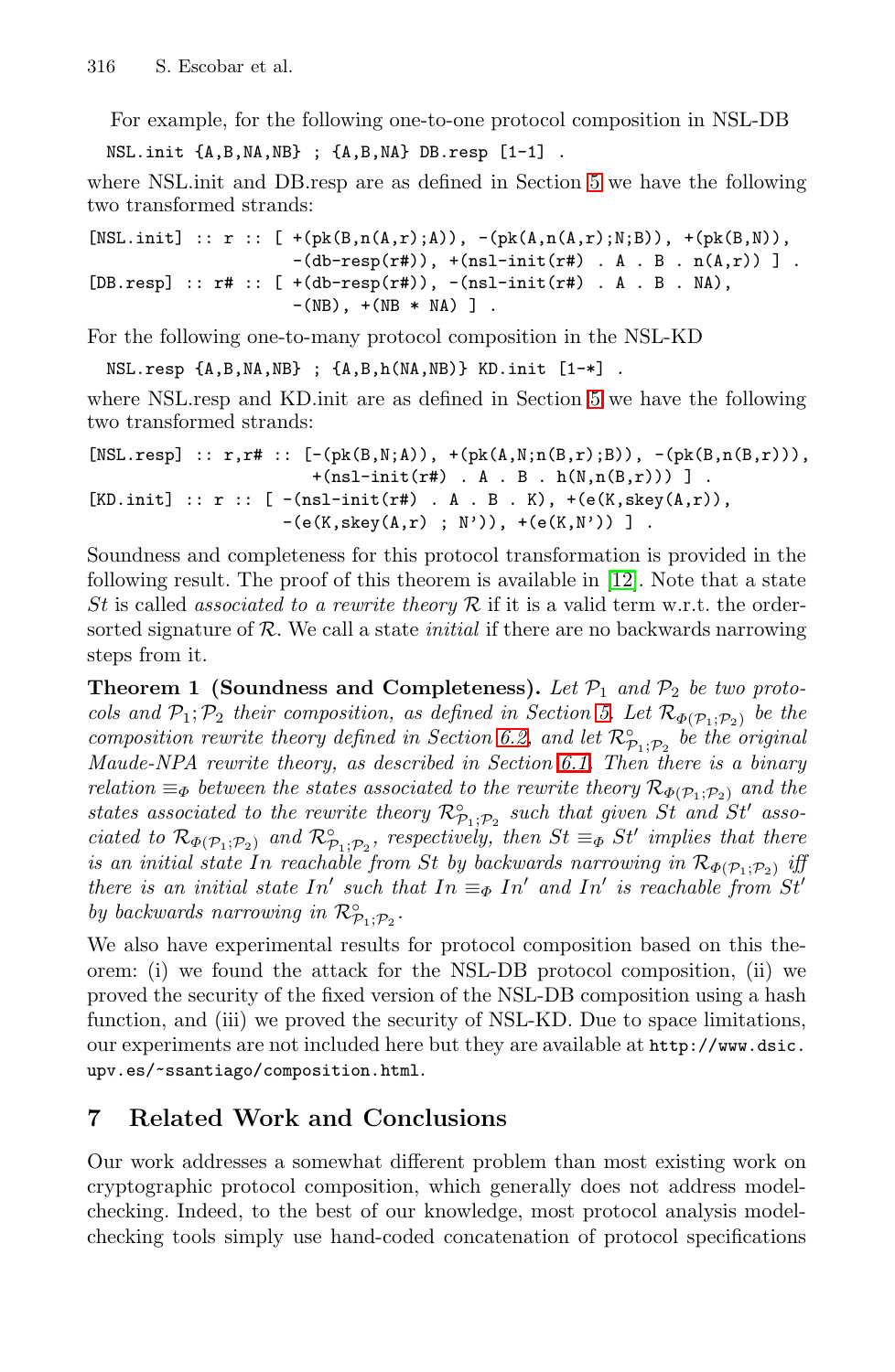to express sequential composition. However, we believe that the problem we are addressing is an important one that ta[ck](#page-15-8)les a widely acknowledged source of protocol complexity. For example, in the Internet Key Exchange Protocol [18] there are sixteen different one-to-many parent-child compositions of Phase One and Phase Two pr[otoc](#page-15-9)ols. The ability to syn[the](#page-15-10)size compositions automatically would greatly simplify the specification and analysis of protocols like these.

Now that we have a mechanism for synthesizing compositions, we are ready to revisit existing research on composing protocols and their properties and determine how we could best make use of it in our framework. There have been two approaches to this problem. One (called *nondestructiv[e](#page-15-8)* composition in [6]) is to concentrate on properties of protocols and conditions on them that guarantee that properties satisfied separately are not violated by the composition. This is, for example, the approach taken by Gong and Syverson [14], Guttman and Thayer [17], Cortier and Delaune [5] and, in the computational model, Canetti's Universal Composability [2]. The conditions in this case are usually ones that can be verified syntactically, so Maude-NPA, or any other model checker, would not be of much assistance here.

Of more interest to us is the research that addresses the compositionality of the protocol properties themselves (called *additive* composition in [6]). This addresses the development of logical systems and tools such as CPL, PDL, and CPSA cited earlier in this paper, in which inference rules are provided for deriving complex properties of a protocol from simpler ones. Since these are pure logical systems, they necessarily start from very basic statements concerning, for example, what a principal can derive when it receives a message. But there is no reason why the properties of the component protocols could not be derived using model checking, and then composed using the logic. This would give us the benefits of both model checking (for finding errors and debugging), and logical derivations (for building complex systems out of simple components), allowing to switch between one and the other as needed. Indeed, Maude-NPA is well positioned in that respect. For example, the notion of state in strand spaces that it uses is very similar to that used by PDL [4], and we have already developed a simple property language that allows us to translate the "shapes" produced by CPSA into Maude-NPA attack states. The next step in our research will be to investigate the connection more closely from the point of view of compositionality.

### <span id="page-14-0"></span>**References**

- 1. Anlauff, M., Pavlovic, D., Waldinger, R., Westfold, S.: Proving authentication properties in the protocol derivation assistant. In: Proc. of Joint Workshop on Foundations of Computer Security and Automated Reasoning for Security Protocol Analysis (2006)
- 2. Canetti, R., Lindell, Y., Ostrovsky, R., Sahai, A.: Universally composable two-party and multi-party secure computation. In: STOC, pp. 494–503 (2002)
- 3. Capkun, S., Hubaux, J.P.: Secure positioning in wireless networks. IEEE Journal on Selected Areas in Communication 24(2) (February 2006)
- 4. Cervesato, I., Meadows, C., Pavlovic, D.: An encapsulated authentication logic for reasoning about key establishment protocols. In: IEEE Computer Security Foundations Workshop (2005)